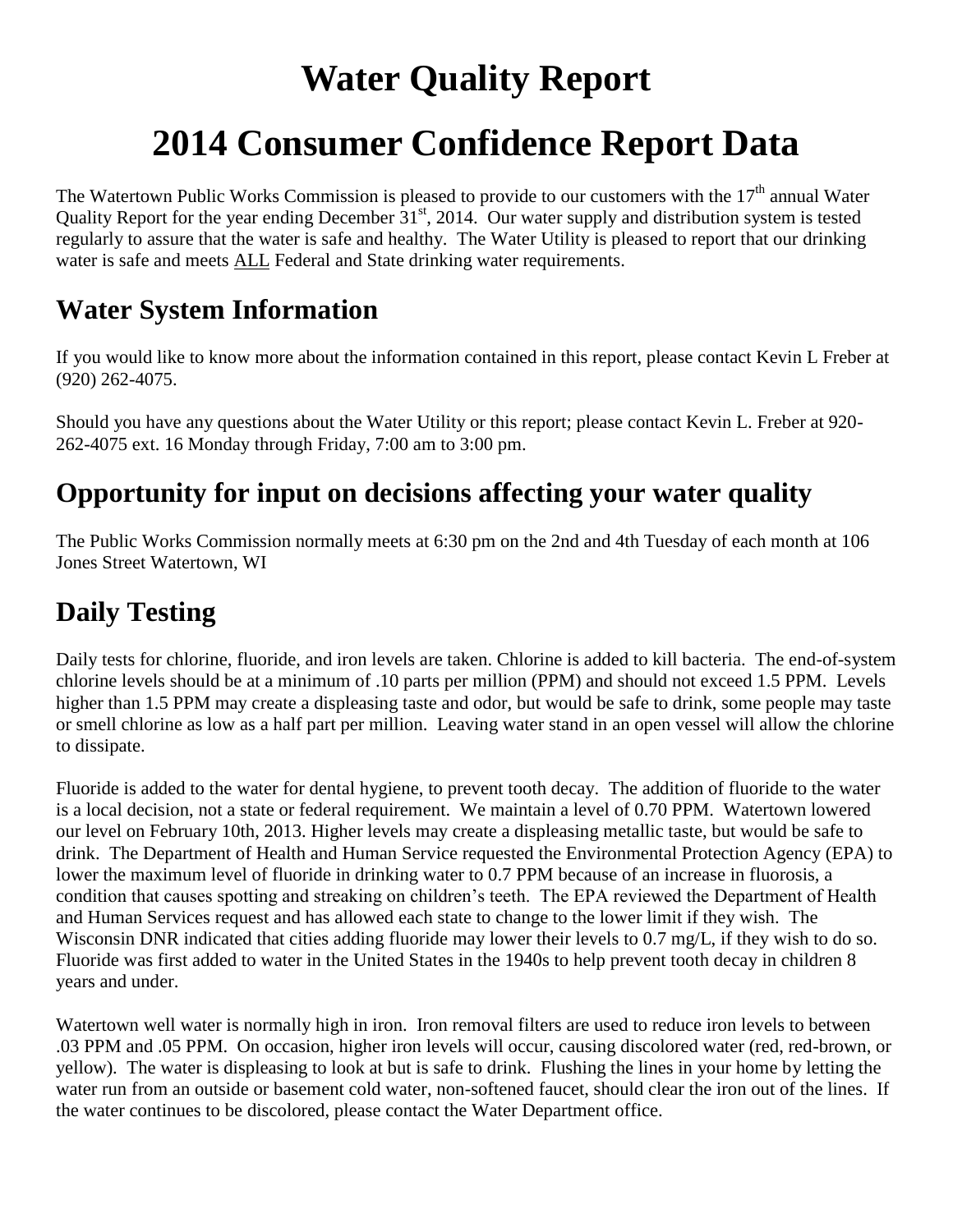## **Coliform Testing**

In 2014, a total of 561 coliform bacteria tests were taken, 494 from distribution system, 38 from the wells, 4 from water towers, 18 from detention tanks and 7 for construction. All samples were found to be safe. It should be noted that total coliform bacteria are generally not harmful themselves. Coliforms are bacteria that are naturally present in the environment and are used as an indicator that other, potentially harmful, bacteria may be present. If coliforms were found in water samples this would be a warning of potential problems. Usually, coliforms are a sign that there could be a problem with the treatment or distribution system (pipes). Whenever we detect coliform bacteria in any samples, we do follow-up testing to see if other bacteria of greater concern, such as fecal coliform or E. Coli, are present. **Again, WE DID NOT FIND ANY FECAL COLIFORM OR E.COLI BACTERIA IN OUR NORMAL TESTING IN 2014**.

#### **Health Information**

Drinking water, including bottled water, may reasonably be expected to contain at least small amounts of some contaminants. The presence of contaminants does not necessarily indicate that water poses a health risk. More information about contaminants and potential health effects can be obtained by calling the Environmental Protection Agency's safe drinking water hotline (800-426-4791).

Some people may be more vulnerable to contaminants in drinking water than the general population. Immunocompromised persons such as persons with cancer undergoing chemotherapy, persons who have undergone organ transplants, people with HIV/AIDS or other immune systems disorders, some elderly, and infants can be particularly at risk from infections. These people should seek advice about drinking water from their health care providers. EPA/CDC guidelines on appropriate means to lessen the risk of infection by cryptosporidium and other microbial contaminants are available from the Environmental Protection Agency's safe drinking water hotline (800-426-4791).

| <b>Source ID Source</b> |                            | <b>Depth (in feet)</b> Status |        |
|-------------------------|----------------------------|-------------------------------|--------|
|                         | Groundwater 1145           |                               | Active |
| 3                       | Groundwater <sup>745</sup> |                               | Active |
| 4                       | Groundwater 725            |                               | Active |
| $\overline{5}$          | Groundwater 712            |                               | Active |
| 6                       | Groundwater 703            |                               | Active |
| 7                       | Groundwater 710            |                               | Active |
| 8                       | Groundwater 725            |                               | Active |
| 9                       | Groundwater 690            |                               | Active |
| 10                      | Groundwater 840            |                               | Active |

### **Source(s) of Water**

To obtain a summary of the source water assessment please contact, Kevin L Freber at (920) 262-4075.

### **GEOLOGIC SETTING**

The City of Watertown lies within the eastern ridges and lowlands province of Wisconsin along the meandering Rock River. Drumlin fields dominate the landscape along with hummocky morainal till and fluvial deposits.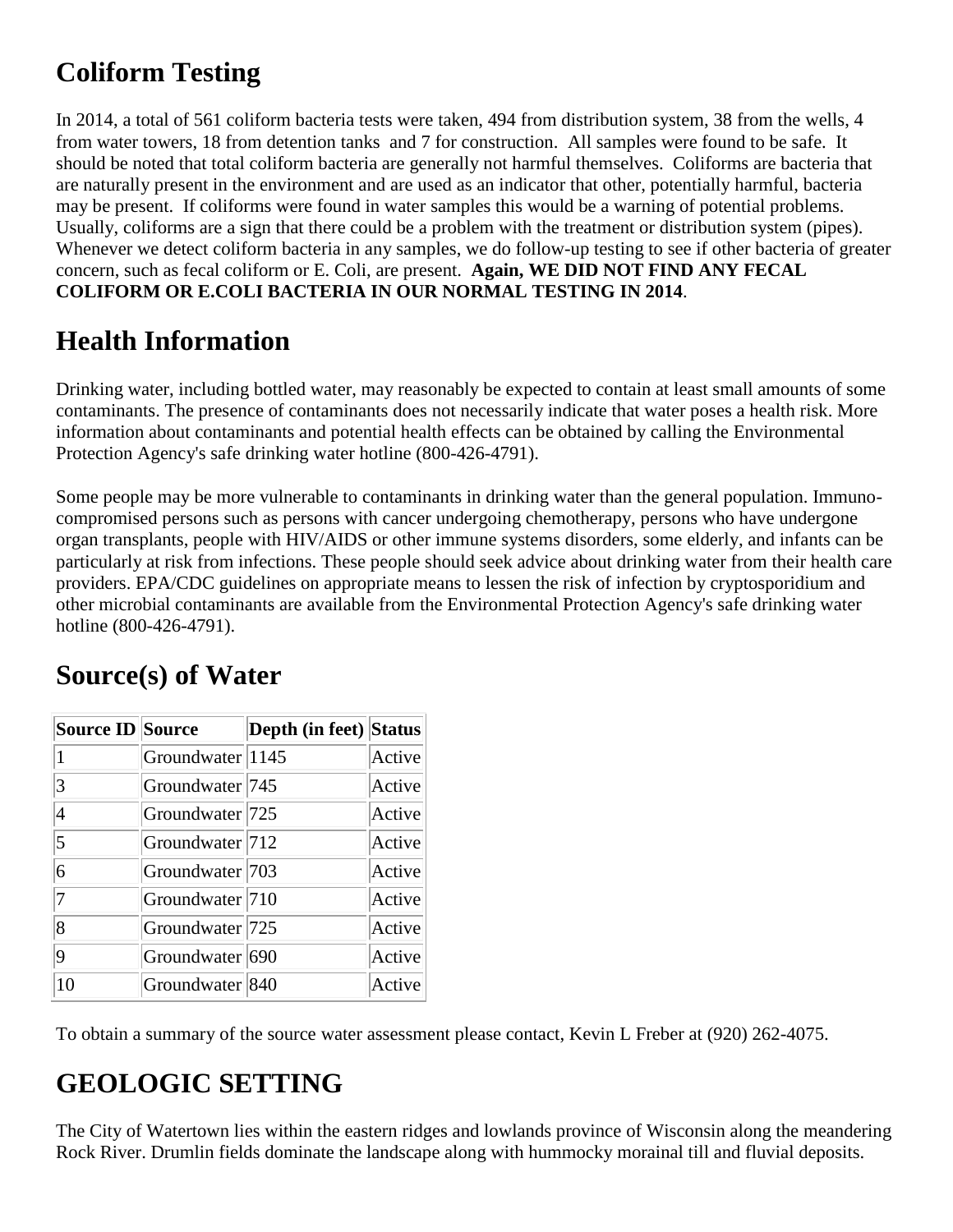These features provide classic examples of recent glaciations.

The pre-Cambrian age crystalline rocks are the oldest, are essentially impermeable, and determine the lower limits of groundwater movement. Shallower Cambrian and Ordovician age rock consists of sandstones, shale, conglomerate, and dolomite. Sandstone formations such as the Eau Claire, Lone Rock, and St. Peter are the principle aquifers, and are collectively referred to as the sandstone aquifer. Quaternary age sediments consisting of unconsolidated sand, gravel, and clay overlie the Ordovician age rocks. These sediments are permeable and allow water to percolate through them and recharge the sandstone aquifer.

To the east, the sandstone aquifer is overlain by the Maquoketa Shale, which acts as a confining unit or a semiimpermeable barrier above the sandstone, which essentially prevents local precipitation from recharging the aquifer. Recharge to the sandstone aquifer, therefore, to be occurring across the entire region west of the Maquoketa Shale.

The groundwater divide is a line through Southeastern Wisconsin where water levels of the sandstone aquifer are at their highest altitude above mean sea level. The divide trends north/south and parallels the strike of the Maquoketa Shale. Groundwater moves laterally away from the perpendicular to the divide from points of higher to lower head. In Watertown, the normal movement of groundwater is believed to be in a westerly direction.

Watertown's existing pumping wells are all approximately 700 to 750 feet deep and are finished in the Cambrian Mt. Simon Formation. Well #1 was originally constructed much deeper in Pre-Cambrian age rocks but has since filled in to approximately 960 feet. The wells derive their water primarily from the sandstones, which are relatively poorly cemented and yield water from interconnected pore spaces. All of the municipal water supplies in the region, such as Watertown, Waterloo, Palmyra, and Ft. Atkinson, are obtained from the sandstone aquifer. In the Watertown region, the Ordovician Galena-Platteville Formation (predominantly dolomite) directly underlies the glacial drift and is recharged by the downward percolation of surface water. The formation, although lithologically different, is believed to be hydraulically connected with the underlying sandstone and is, therefore, included within the sandstone aquifer.

The current water system is comprised of three regions: Central, West, and Northeast.

- The Central Region added to its system, in 2003, a new ground storage and booster station to maintain a constant supply and pressure.
- The West Region had well #9 refurbished and air blasted to improve flow in 2009. Air blasting did not prove to be effective so the well was dynamited in 2011. This re-established flow to be able to pump 1200 gallons per minute.
- The Northeast Region had an additional iron removal system and one booster pump added to it in 2003.

Our total available water and pumping capacity is approximately 12.5 million gallons per day (MGD). We chlorinate for disinfection, fluoridate for dental hygiene, use Sodium Hydroxide for lead and copper corrosion control at all sites, and use iron removal filters at three plants.

A water system comprises a variety of facilities and equipment designed to move water. The water must be pumped from wells to a reservoir located at a pumping station. The pumping station facilities aerate and filter the water and pump it into a treated water reservoir. The facilities must also provide pressure to move the water through a network of pipes, mains, valves, and hydrants; to water towers which hold water in reserve; and finally to the individual homes.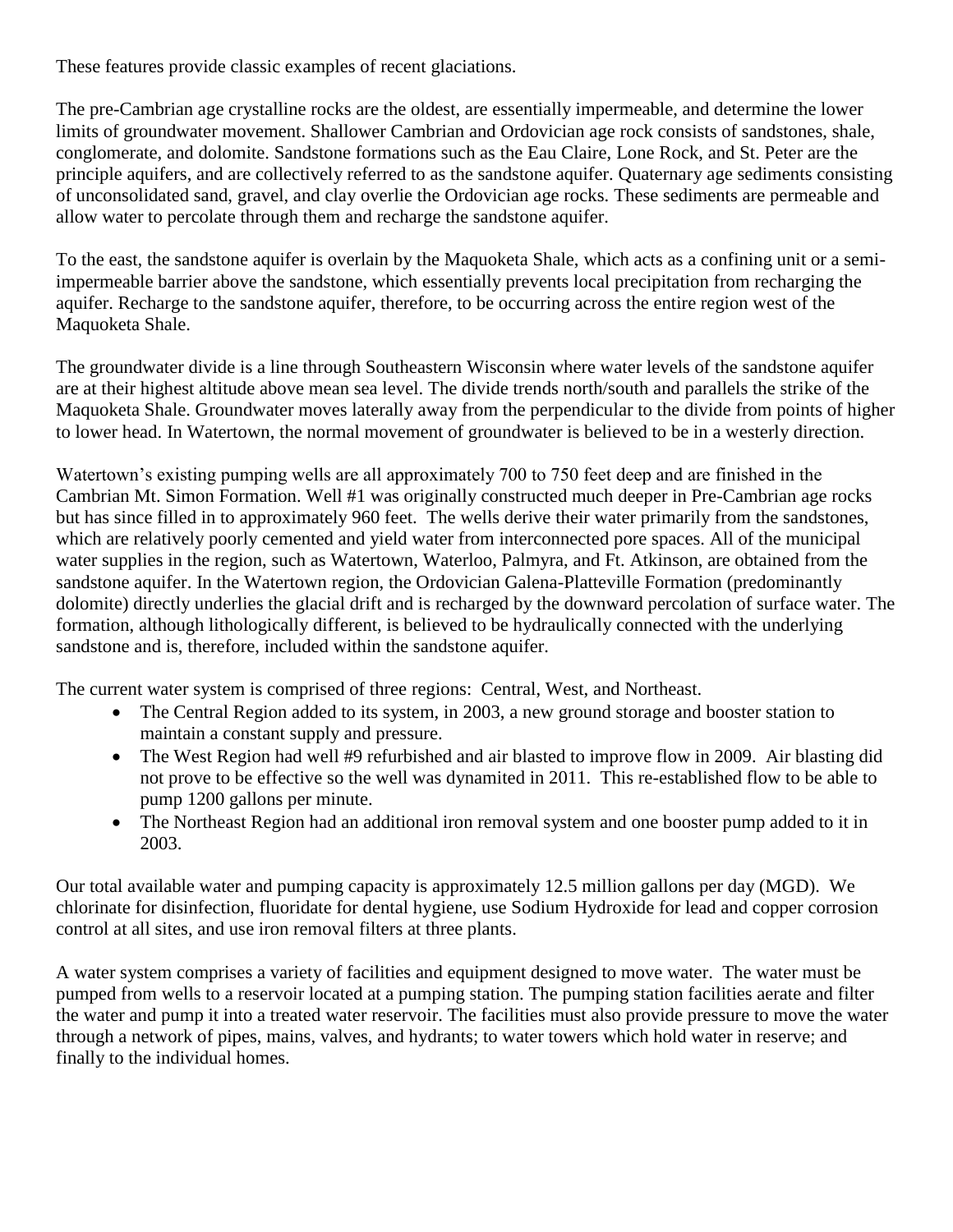### **Educational Information**

The sources of drinking water both tap water and bottled water, include rivers, lakes, streams, ponds, reservoirs, springs and wells. As water travels over the surface of the land or through the ground, it dissolves naturally occurring minerals and, in some cases, radioactive material, and can pick up substances resulting from the presence of animals or from human activity.

Contaminants that may be present in source water include:

- Microbial contaminants, such as viruses and bacteria, which may come from sewage treatment plants, septic systems, agricultural livestock operations and wildlife.
- Inorganic contaminants, such as salts and metals, which can be naturally- occurring or result from urban stormwater runoff, industrial or domestic wastewater discharges, oil and gas production, mining or farming.
- Pesticides and herbicides, which may come from a variety of sources such as agriculture, urban stormwater runoff and residential uses.
- Organic chemical contaminants, including synthetic and volatile organic chemicals, which are byproducts of industrial processes and petroleum production, and can also come from gas stations, urban stormwater runoff and septic systems.
- Radioactive contaminants, which can be naturally occurring or be the result of oil and gas production and mining activities.

In order to ensure that tap water is safe to drink, EPA prescribes regulations that limit the amount of certain contaminants in water provided by public water systems. FDA regulations establish limits for contaminants in bottled water, which shall provide the same protection for public health.

### **Definitions**

| <b>Term</b> | <b>Definition</b>                                                                                                                                                                                                                                      |  |  |  |  |  |
|-------------|--------------------------------------------------------------------------------------------------------------------------------------------------------------------------------------------------------------------------------------------------------|--|--|--|--|--|
| AL          | Action Level: The concentration of a contaminant which, if exceeded, triggers treatment or other<br>requirements which a water system must follow.                                                                                                     |  |  |  |  |  |
| <b>MCL</b>  | Maximum Contaminant Level: The highest level of a contaminant that is allowed in drinking water.<br>MCLs are set as close to the MCLGs as feasible using the best available treatment technology.                                                      |  |  |  |  |  |
| <b>MCLG</b> | Maximum Contaminant Level Goal: The level of a contaminant in drinking water below which there<br>is no known or expected risk to health. MCLGs allow for a margin of safety.                                                                          |  |  |  |  |  |
| MFL         | million fibers per liter                                                                                                                                                                                                                               |  |  |  |  |  |
| <b>MRDL</b> | Maximum residual disinfectant level: The highest level of a disinfectant allowed in drinking water.<br>There is convincing evidence that addition of a disinfectant is necessary for control of microbial<br>contaminants.                             |  |  |  |  |  |
| MRDLG       | Maximum residual disinfectant level goal: The level of a drinking water disinfectant below which<br>there is no known or expected risk to health. MRDLGs do not reflect the benefits of the use of<br>disinfectants to control microbial contaminants. |  |  |  |  |  |
|             | mrem/year millirems per year (a measure of radiation absorbed by the body)                                                                                                                                                                             |  |  |  |  |  |
| <b>NTU</b>  | <b>Nephelometric Turbidity Units</b>                                                                                                                                                                                                                   |  |  |  |  |  |
| pCi/1       | picocuries per liter (a measure of radioactivity)                                                                                                                                                                                                      |  |  |  |  |  |
| ppm         | parts per million, or milligrams per liter (mg/l)                                                                                                                                                                                                      |  |  |  |  |  |
| ppb         | parts per billion, or micrograms per liter (ug/l)                                                                                                                                                                                                      |  |  |  |  |  |
| ppt         | parts per trillion, or nanograms per liter                                                                                                                                                                                                             |  |  |  |  |  |
|             |                                                                                                                                                                                                                                                        |  |  |  |  |  |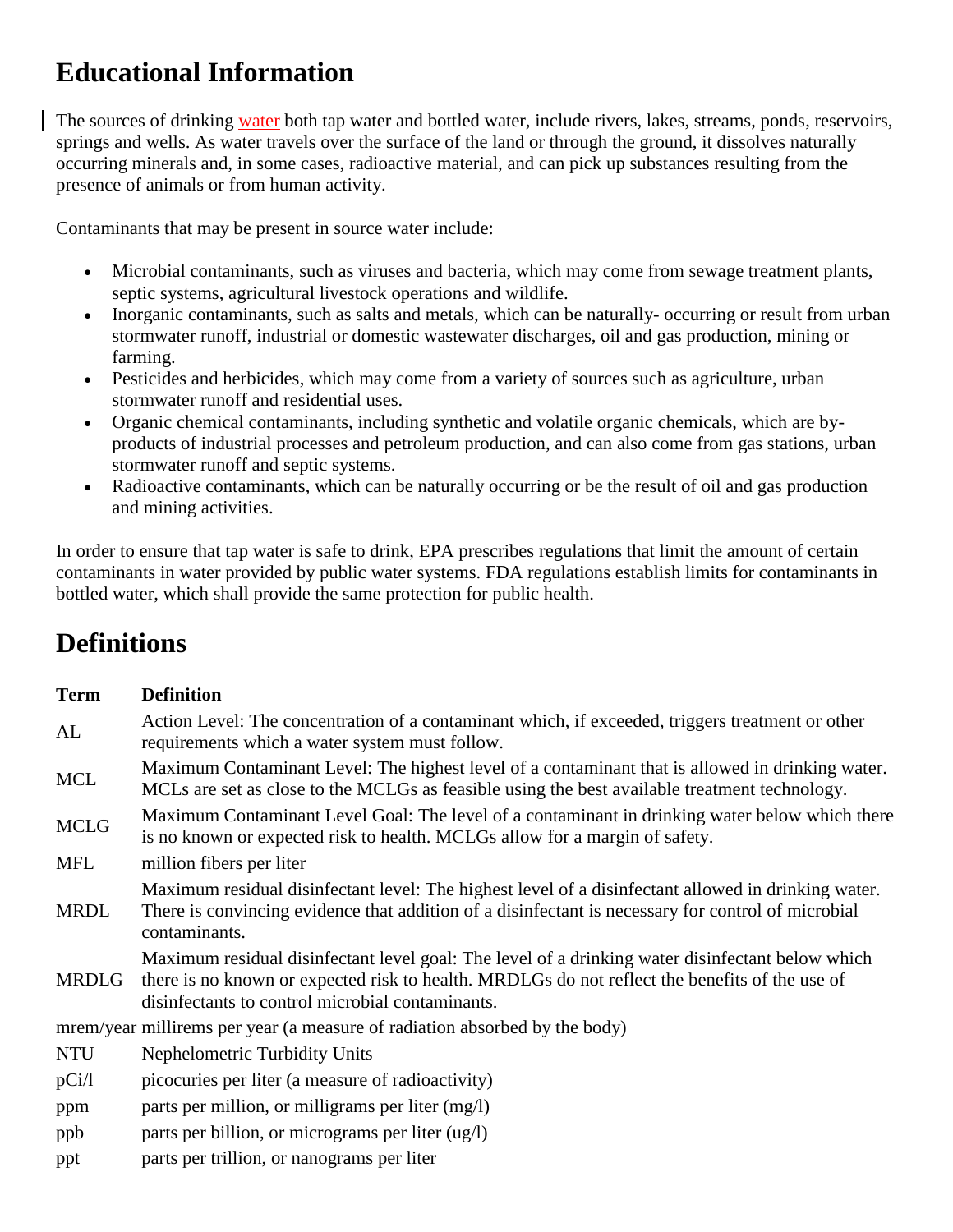#### **Term Definition**

- ppq parts per quadrillion, or picograms per liter
- TCR Total Coliform Rule
- Treatment Technique: A required process intended to reduce the level of a contaminant in drinking water.

### **Detected Contaminants**

Your water was tested for many contaminants last year. We are allowed to monitor for some contaminants less frequently than once a year. The following tables list only those contaminants which were detected in your water. If a contaminant was detected last year, it will appear in the following tables without a sample date. If the contaminant was not monitored last year, but was detected within the last 5 years, it will appear in the tables below along with the sample date.

| <b>Contaminant</b><br>(units) |          | $\ \text{Site}\ \text{MCL}\ \text{MCLG}\ _{\mathbf{C}}^{\text{Level}}.$ | <b>Found</b> |      |                        | <b>Range Violation Typical Source of Contaminant</b> |
|-------------------------------|----------|-------------------------------------------------------------------------|--------------|------|------------------------|------------------------------------------------------|
| $HAAS$ (ppb)                  | $D-1$ 60 | 60                                                                      | $\vert 6$    | 6    | $\overline{\text{No}}$ | By-product of drinking water<br>chlorination         |
| TTHM (ppb)                    | $D-1$ 80 | $ 0\rangle$                                                             | 16.5         | 16.5 | $\overline{\text{No}}$ | By-product of drinking water<br>chlorination         |
| $HAAS$ (ppb)                  | $D-2 60$ | 60                                                                      | 3            |      | $\overline{\text{No}}$ | By-product of drinking water<br>chlorination         |
| TTHM (ppb)                    | $D-2 80$ | $ 0\rangle$                                                             | 6.6          | 6.6  | $\overline{\text{No}}$ | By-product of drinking water<br>chlorination         |

#### **Disinfection Byproducts**

#### **Inorganic Contaminants**

| <b>Contaminant</b><br>$ $ (units)         |                | Site MCL MCLG  | Level<br>Found | Range                |                     | <b>Violation Typical Source of Contaminant</b>                                                                                         |
|-------------------------------------------|----------------|----------------|----------------|----------------------|---------------------|----------------------------------------------------------------------------------------------------------------------------------------|
| $ARSENIC$ (ppb)                           | 10             | $\ln/a$        |                | $1 - 2$              | No                  | Erosion of natural deposits; Runoff from<br>orchards; Runoff from glass and<br>electronics production wastes                           |
| <b>BARIUM</b> (ppm)                       | $\overline{2}$ | $\overline{2}$ | 0.150          | $ 0.086 -$<br>0.150  | No                  | Discharge of drilling wastes; Discharge<br>from metal refineries; Erosion of natural<br>deposits                                       |
| <b>CYANIDE</b><br>$\langle (ppb) \rangle$ | 200            | 200            | 12             | 12                   | No                  | Discharge from steel/metal factories;<br>Discharge from plastic and fertilizer<br>factories                                            |
| <b>FLUORIDE</b><br>$\gamma$ (ppm)         | 14             | 4              | 0.7            | $ 0.6 - 0.7 $        | $\overline{\rm No}$ | Erosion of natural deposits; Water additive<br>which promotes strong teeth; Discharge<br>from fertilizer and aluminum factories        |
| NICKEL (ppb)                              | 100            |                | 3.6000         | $1.5000 -$<br>3.6000 | No                  | Nickel occurs naturally in soils, ground<br>water and surface waters and is often used<br>in electroplating, stainless steel and alloy |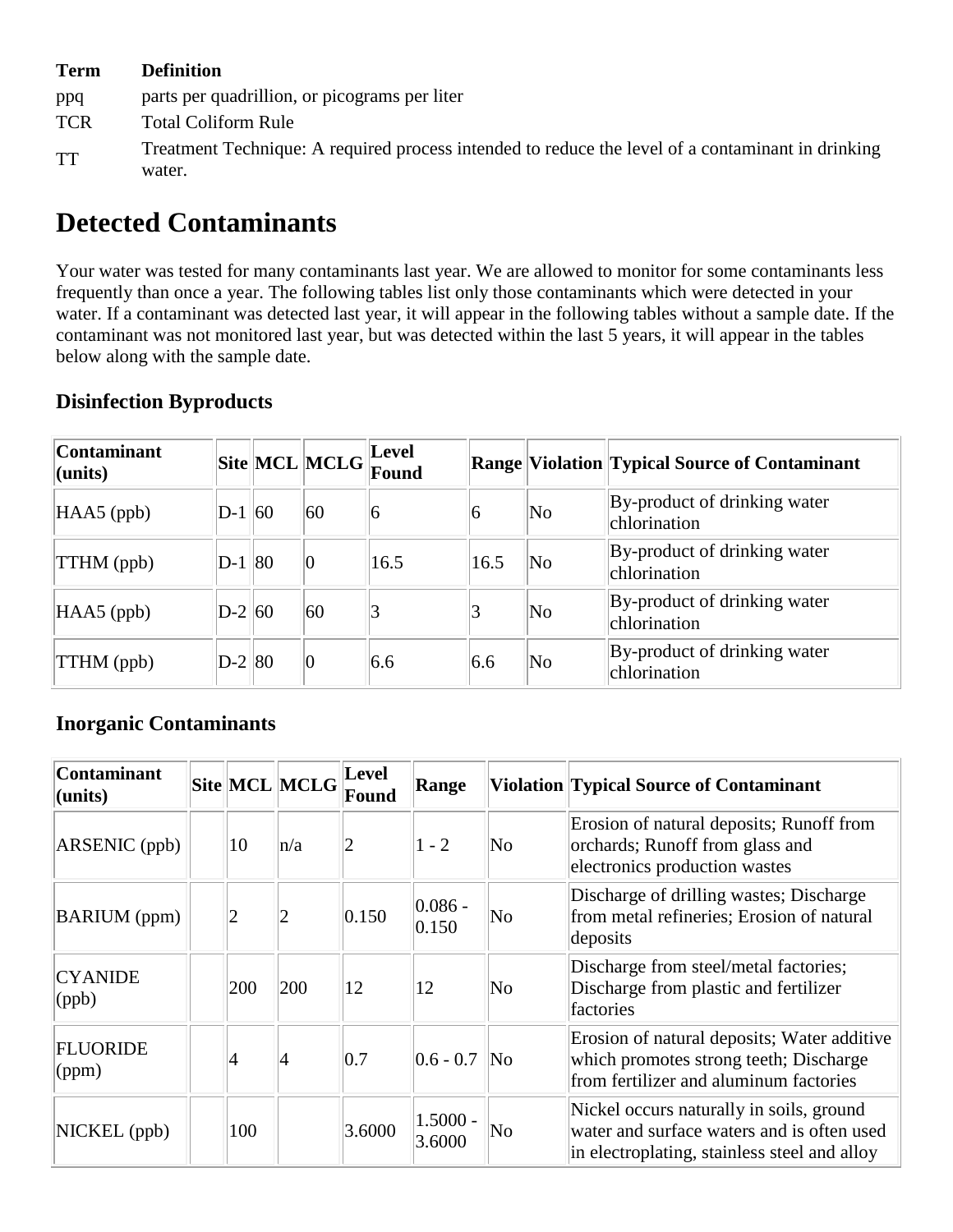| <b>Contaminant</b><br>$ $ (units) |     |         | $\ \text{Site}\ $ MCL $\ \text{MCLG}\ _{\text{Found}}^{\text{Lever}}$ | Range             |    | <b>Violation Typical Source of Contaminant</b>                                                    |
|-----------------------------------|-----|---------|-----------------------------------------------------------------------|-------------------|----|---------------------------------------------------------------------------------------------------|
|                                   |     |         |                                                                       |                   |    | products.                                                                                         |
| <b>NITRATE</b><br>$(N03-N)$ (ppm) | 10  | 10      | 1.40                                                                  | $ 0.16 -$<br>1.40 | No | Runoff from fertilizer use; Leaching from<br>septic tanks, sewage; Erosion of natural<br>deposits |
| SODIUM(ppm)                       | n/a | $\ln/a$ | 6.30                                                                  | $ 3.70 -$<br>6.30 | No | $\ln/a$                                                                                           |

| <b>Contaminant</b><br>$ $ (units) | <b>Action</b><br><b>Level</b> |     | 90th<br><b>MCLG</b> Percentile<br><b>Level Found</b> | $#$ of Results                                          | Violation Typical Source of Contaminant                                                                         |
|-----------------------------------|-------------------------------|-----|------------------------------------------------------|---------------------------------------------------------|-----------------------------------------------------------------------------------------------------------------|
| <b>COPPER</b><br>$\gamma$ (ppm)   | $AL=1.3$                      | 1.3 | 0.1400                                               | 0 of 62 results<br>were above the No<br>action level.   | Corrosion of household plumbing<br>systems; Erosion of natural<br>deposits; Leaching from wood<br>preservatives |
| $LEAD$ (ppb)                      | $AL=15$                       | Ю   | 14.00                                                | $5$ of 62 results<br>were above the No<br>action level. | Corrosion of household plumbing<br>systems; Erosion of natural<br>deposits                                      |

#### **Radioactive Contaminants**

| Contaminant (units)                             |     |         | $\ $ Site $\ $ MCL $\ $ MCLG $\ $ Lever | Range            | <b>Violation</b>    | <b>Typical Source of</b><br>Contaminant |
|-------------------------------------------------|-----|---------|-----------------------------------------|------------------|---------------------|-----------------------------------------|
| <b>GROSS ALPHA, EXCL. R &amp;</b><br> U (pCi/l) | 15  | 0       | 6.5                                     | $ 3.2 -$<br>6.5  | $\overline{\rm No}$ | Erosion of natural deposits             |
| $ $ RADIUM, $(226 + 228)$ (pCi/l)               |     | 0       | 4.1                                     | $ 2.5 -$<br> 4.1 | $\overline{\rm No}$ | Erosion of natural deposits             |
| <b>GROSS ALPHA, INCL. R &amp;</b><br>U(n/a)     | n/a | $\ln/a$ | 6.5                                     | $ 3.2 -$<br>6.5  | $\overline{\rm No}$ | Erosion of natural deposits             |

#### **Unregulated Contaminants**

Unregulated contaminants are those for which EPA has not established drinking water standards. The purpose of unregulated contaminant monitoring is to assist EPA in determining the occurrence of unregulated contaminants in drinking water and whether future regulation is warranted. EPA required us to participate in this monitoring.

| Contaminant (units) Level Found Range |       |                     |
|---------------------------------------|-------|---------------------|
| SULFATE (ppm)                         | 31.00 | $\ 15.00 - 31.00\ $ |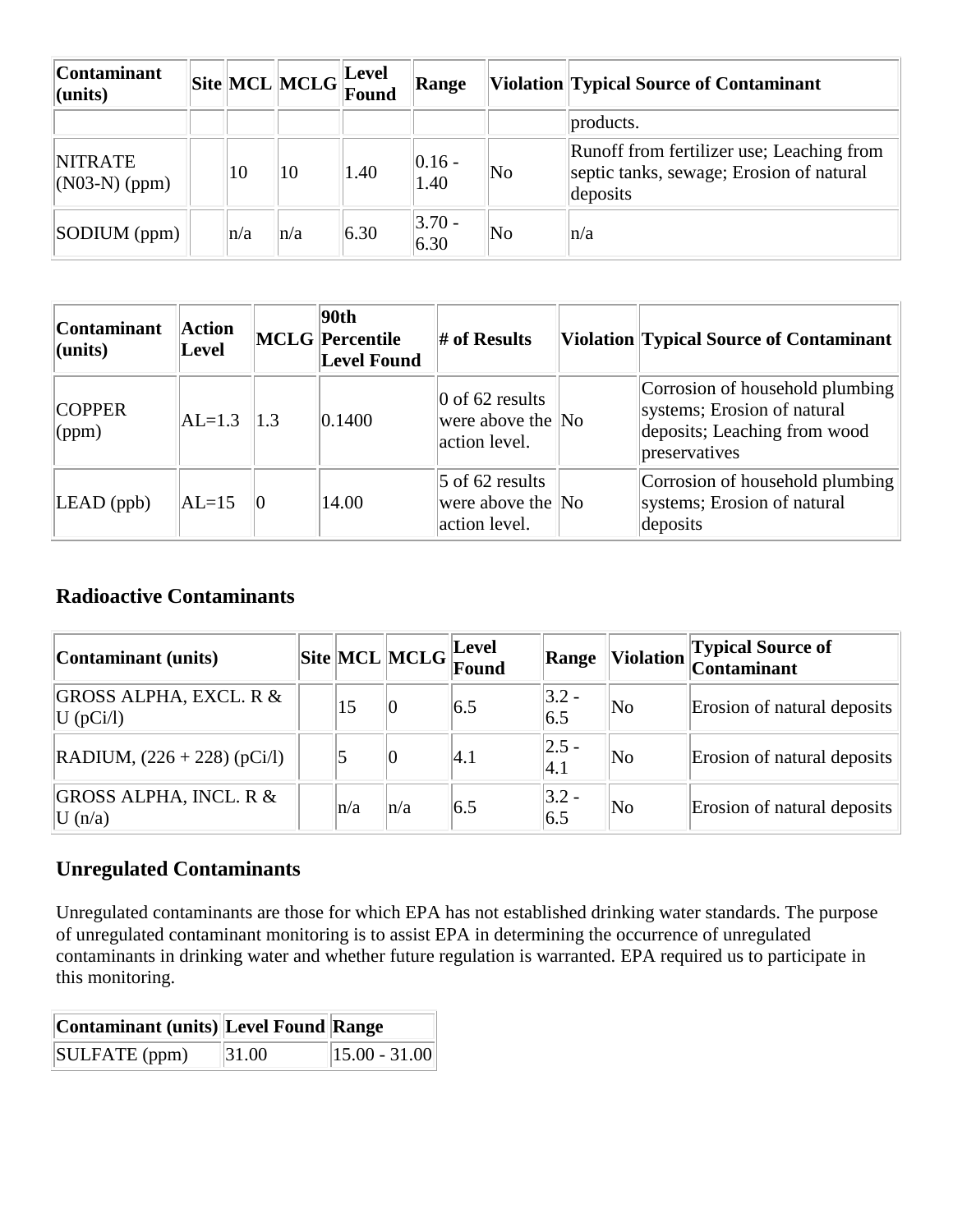| Contaminant | Value   | Unit      | <b>Date</b> | <b>Location</b>                |
|-------------|---------|-----------|-------------|--------------------------------|
| strontium   | 595.955 | µg/L      | 4/15/2014   | <b>West Treatment Plant</b>    |
| vanadium    | 0.214   | µg/L      | 4/15/2014   | <b>West Treatment Plant</b>    |
| molybdenum  | 1.064   | µg/L      | 4/15/2014   | Northeast Treatment Plant      |
| strontium   | 528.491 | µg/L      | 4/15/2014   | Northeast Treatment Plant      |
| molybdenum  | 1.146   | µg/L      | 4/15/2014   | <b>Central Treatment Plant</b> |
| strontium   | 668.082 | µg/L      | 4/15/2014   | <b>Central Treatment Plant</b> |
| strontium   | 772.228 | µg/L      | 4/15/2014   | <b>Distribution System</b>     |
| vanadium    | 0.203   | µg/L      | 4/15/2014   | Distribution System            |
| molybdenum  | 1.087   | µg/L      | 4/15/2014   | <b>Distribution System</b>     |
| strontium   | 526.906 | µg/L      | 4/15/2014   | <b>Distribution System</b>     |
| molybdenum  | 1.111   | µg/L      | 4/15/2014   | Distribution System            |
| strontium   | 588.84  | µg/L      | 4/15/2014   | <b>Distribution System</b>     |
| molybdenum  | 1.31    | µg/L      | 10/20/2014  | <b>West Treatment Plant</b>    |
| strontium   | 736.227 | µg/L      | 10/20/2014  | <b>West Treatment Plant</b>    |
| molybdenum  | 1.165   | µg/L      | 10/20/2014  | Northeast Treatment Plant      |
| strontium   | 450.909 | µg/L      | 10/20/2014  | Northeast Treatment Plant      |
| molybdenum  | 1.378   | µg/L      | 10/20/2014  | <b>Central Treatment Plant</b> |
| strontium   | 748.176 | µg/L      | 10/20/2014  | <b>Central Treatment Plant</b> |
| molybdenum  | 1.275   | µg/L      | 10/20/2014  | <b>Distribution System</b>     |
| strontium   | 699.894 | µg/L      | 10/20/2014  | Distribution System            |
| molybdenum  | 1.107   | $\mu$ g/L | 10/20/2014  | <b>Distribution System</b>     |
| strontium   | 440.221 | $\mu$ g/L | 10/20/2014  | <b>Distribution System</b>     |
| molybdenum  | 1.298   | µg/L      | 10/20/2014  | <b>Distribution System</b>     |
| strontium   | 646.366 | µg/L      | 10/20/2014  | <b>Distribution System</b>     |

#### **Strontium**

Part of the EPA UCMR3 Testing - Strontium is a natural occurring element found in minerals that currently has no MCL limit. EPA has created a health reference level which is 1500 µg/L.

#### **Health effects for any contaminants with MCL violations/Action Level Exceedances**

#### **Contaminant Health Effects**

LEAD Infants and children who drink water containing lead in excess of the action level could experience delays in their physical or mental development. Children could show slight deficits in attention span and learning abilities. Adults who drink this water over many years could develop kidney problems or high blood pressure.

#### **Additional Health Information**